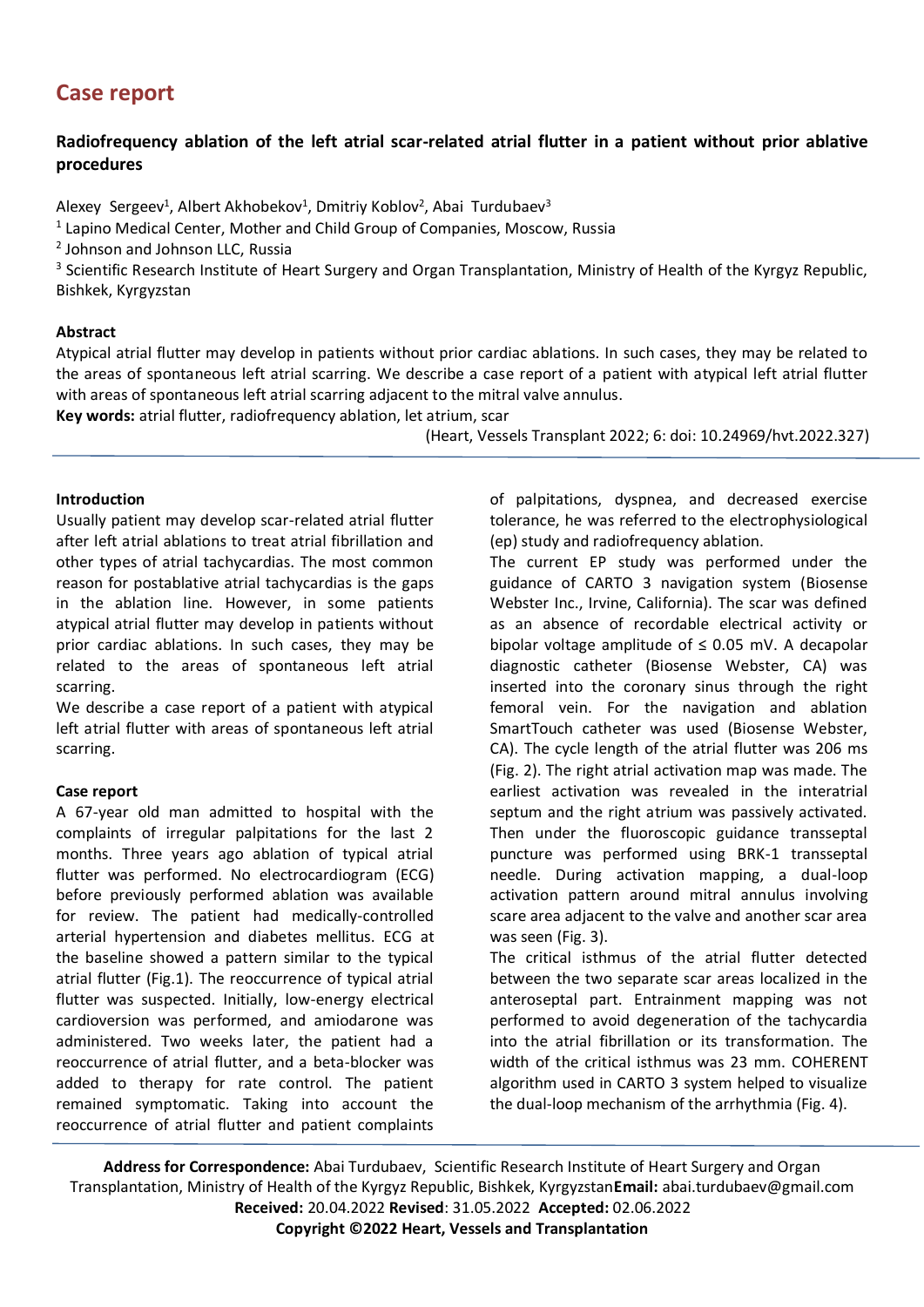

**Figure. 1. On electrocardiogram an atrial flutter is registered. F waves negative in II, III and aVF leads and positive in V1 lead are seen. Isoelectric line between F waves is noted.**



**Figure 2. Baseline electrocardiogram and coronary sinus electrogram. Initial tachycardia cycle length of the atrial flutter was 206 ms.**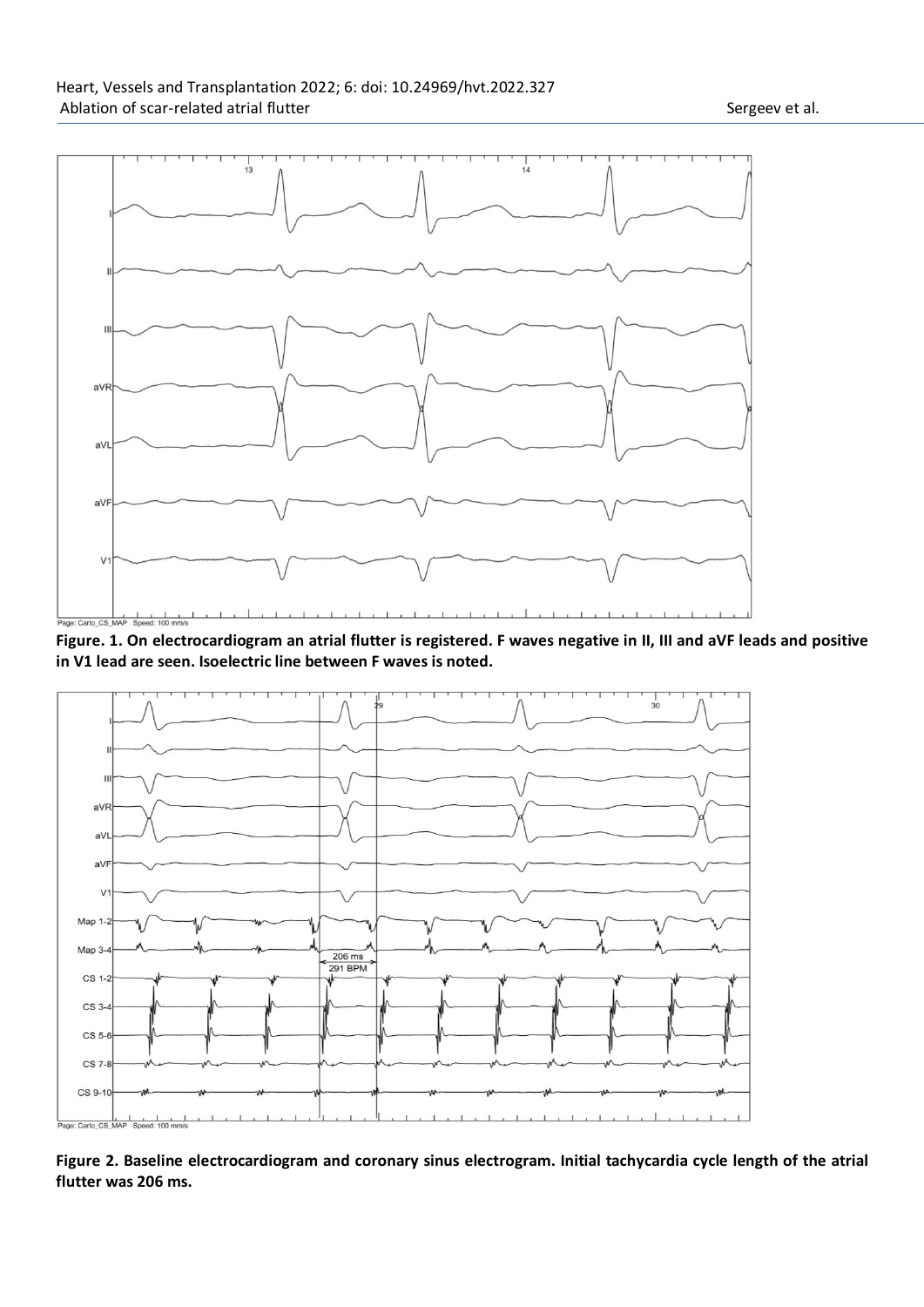

**Figure 3. Bipolar map of the left atrium. In the antero-septal area two scar areas are seen. Curved lines depict the propagation of the wave front of the dual-loop atrial flutter: an antero-posterior view**



**Figure 4. COHERENT mapping used to confirm dual-loop atrial flutter: curved white lines**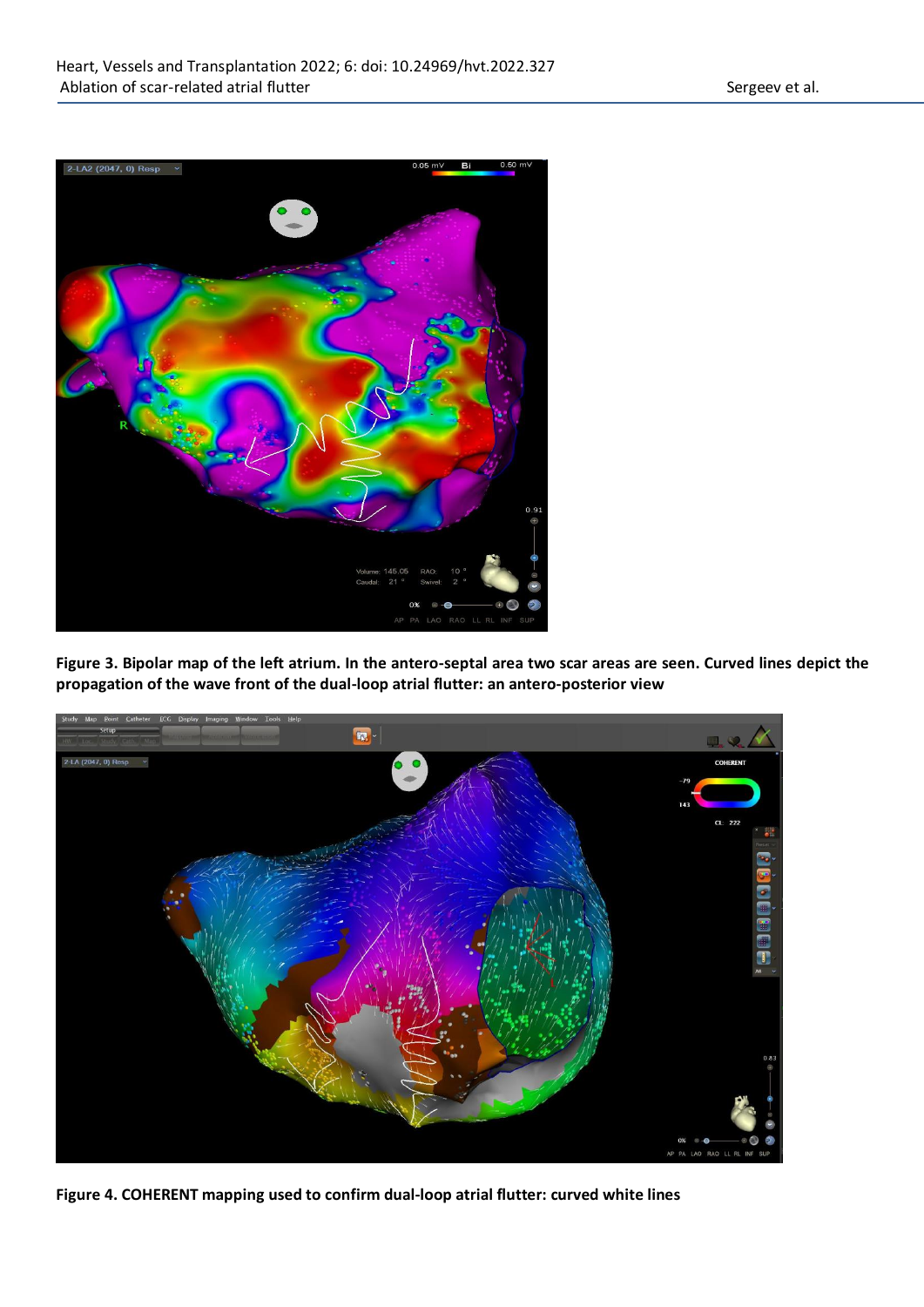We performed a linear radiofrequency ablation connecting the two scar areas with increasing in cycle length of the tachycardia and subsequent termination upon the completion of the ablation line (Fig. 5 and 6). The atrial flutter could not be induced with various pacing maneuvers. The conduction block in the mitral isthmus circuit was confirmed by the pacing from the left atrial appendage using the ablation catheter and analyzing the activation sequence at the coronary sinus catheter (proximal-to-distal activation pattern). Then ablation catheter was withdrawn to the right atrium and CTI bidirectional conduction block was confirmed. The patient remains free of tachycardia for 2 years.

### **Discussion**

Scar-related atrial flutter is the most common complication after catheter ablation of atrial fibrillation or cardiac surgery. In the presented case, the patient had no previously performed cardiac surgery or catheter ablation in the left atrium. Spontaneously formed electrically silent areas in patients with atypical atrial flutters were first described by Jais et al (1). They showed that three out of 22 patients with atypical atrial flutter who had had no prior cardiac surgery had 2 electrically silent areas including the left atrial anterior wall. We defined two separate scar areas in the anteroseptal part of the left atrium. Fukamizu et al. suspected that the volume and pressure overload might play a role in the formation of scar areas in the left atrial enlargement (2). Ischemia, inflammation, atrial amyloidosis and tachycardia-related atrial remodeling have also been proposed as the potential causes of atrial scarring (3- 5).

Age, gender, arterial hypertension, pulmonary hypertension, and left atrial enlargement may contribute to the left atrial scarring (6). Chronic arterial hypertension may result in a left ventricular diastolic function, increasing left ventricular pressure. The latter leads to increased left atrial pressure and volume. Zhu et al. showed that it was more often encountered in women with atrial fibrillation than in men. It was also shown that aging had been associated with areas of slow conduction and structural changes that include low-voltage areas (7). An increased sympathetic tone (8, 9), a pronounced decrease in estrogen level (10), an increase in an epicardial fat pad and metabolic syndrome (11), and an impaired diastolic function (12–14) in postmenopausal women may play a significant role in atrial fibrosis. All mentioned factors require further investigations to establish their relationship.

We did not find any scar areas in the left atrial posterior wall. It should be mentioned that our patient had dual-loop re-entry. Zhang et al. showed that three patients in his series had single-loop tachycardia with scarring in the left posterior atrial wall (15).

Another critical point in the presented case was that we used the COHERENT algorithm in CARTO 3 mapping system. Besides commonly used local activation time, which is often insufficient to describe complex scar-related atrial tachycardias, the addition of vector data helps to improve not only verification of the mechanism of the atrial tachycardia but also the critical isthmus for ablation in cases of reentry tachycardias. This algorithm allows accurate identification of the arrhythmia mechanism in more than 90% of cases as compared to  $66.7\%$  (p<0.001) with conventional mapping techniques (16).

In conclusion, perimitral atrial flutter using the silent scar area adjacent to the mitral annulus is the unusual cause of the flutter in a patient without previous ablations in the left atrium. Scar-related atrial flatter can be successfully cured using radiofrequency ablation.

**Ethics:** Written patient consent form was obtained. **Peer-review:** internal **Conflict of interest:** None to declare **Authorship:** A.S, A.A, D.K and A.T. equally contributed to the preparation of manuscript and management of patient **Acknowledgement and funding:** None to declare

### **References**

1.Jais P, Shah DC, Haissaguerre M, Hocini M, Peng JT, Takahashi A, et al. Mapping and ablation of left atrial flutters. Circulation 2000;101.

2.Fukamizu S, Sakurada H, Hayashi T, Hojo R, Komiyama K, Tanabe Y, et al. Macroreentrant atrial tachycardia in patients without previous atrial surgery or catheter ablation:clinical and electrophysiological characteristics of scar-related left atrial anterior wall. J Cardiovasc Electrophysiol 2013; 24: 404-12. doi: 10.1111/jce.12059.

3. Korantzopoulos P, Kolettis T, Siogas K, Goudevenos J: Atrial fibrillation and electrical remodeling: The potential role of inflammation and oxidative stress. Med Sci Monit 2003;9:RA225-R229.

4. Allessie M, Ausma J, Schotten U. Electrical, contractile and structural remodeling during atrial fibrillation. Cardiovasc Res 2002;54: 230- 46.

5. Melikulov AKh, Saparbaev AA. Structural and functional hear remodeling in typical atrial flutter. Ann Arrhyth J 2017; 4: 103-13.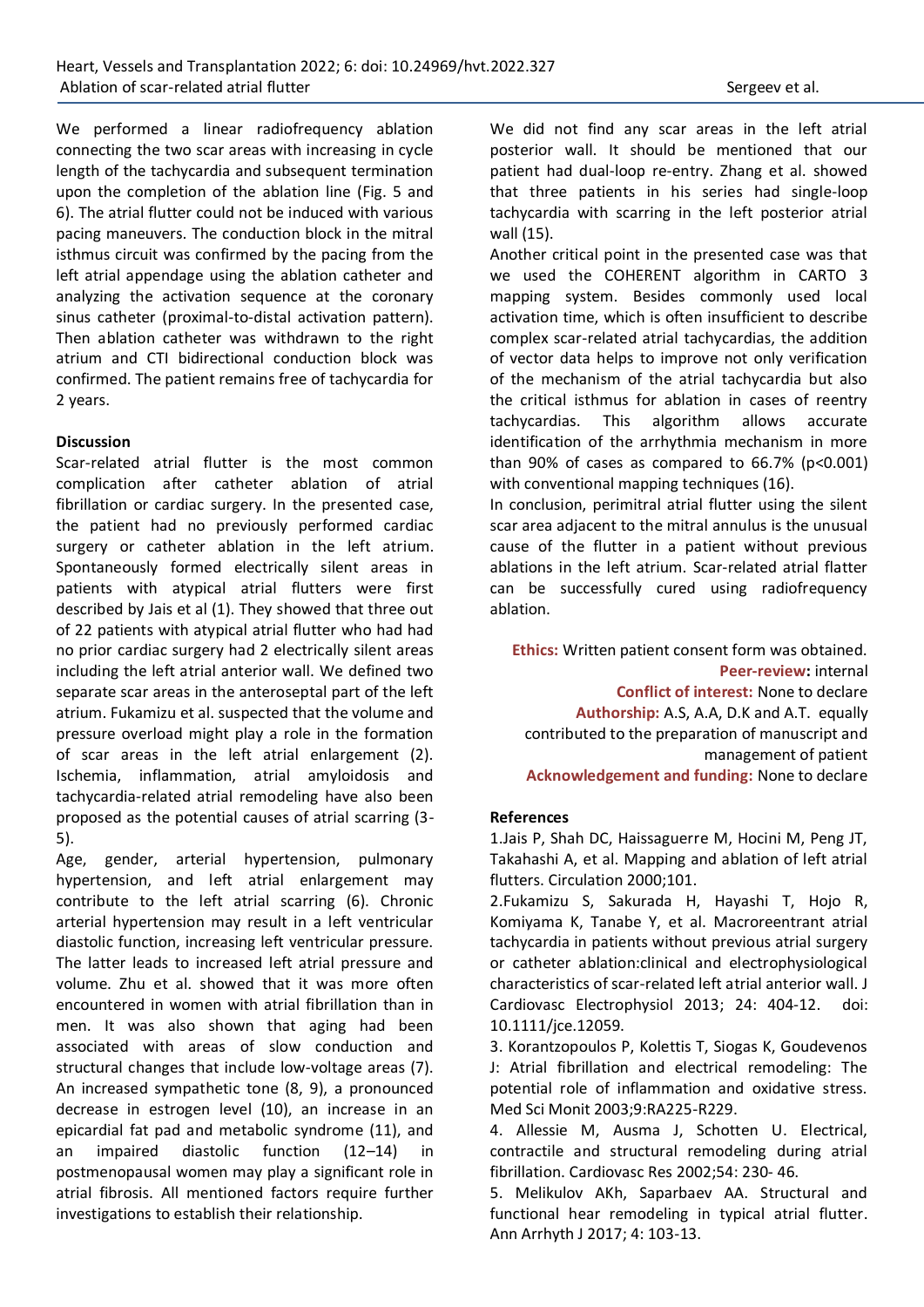

**Figure 5. Termination of atrial flutter during ablation. Restoration of sinus rhythm.**



**Figure 6. Bipolar map of the left atrium. Pink and red dots points depict radiofrequency ablations in the critical isthmus of the atrial flutter.**